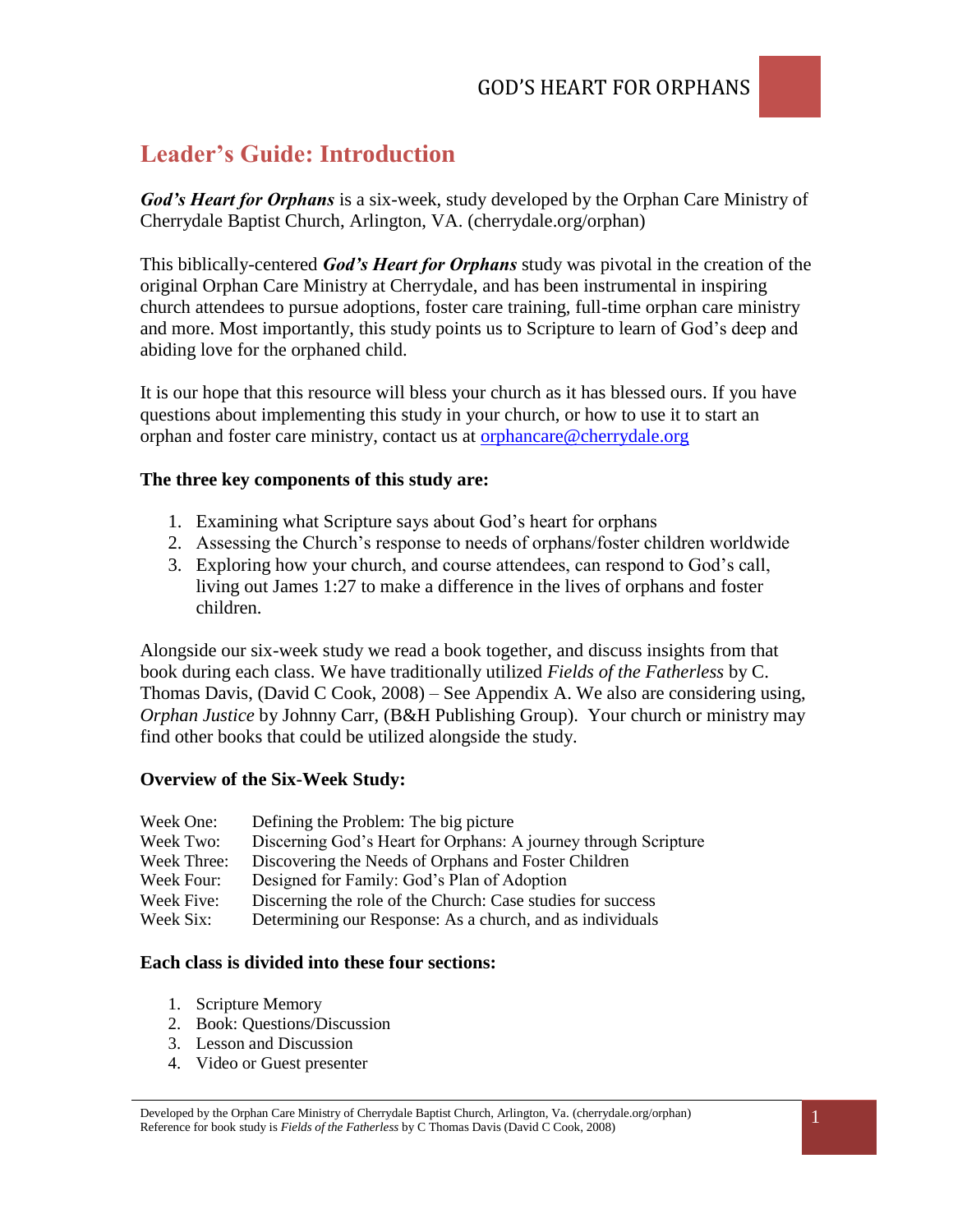# **Week One- Defining the Problem: The big picture**

*Leaders: If we hope to fix a problem, we need to recognize that there is a problem first. In this first week of the study, our job is to help the participants see that there is a problem. It is also important to see that the problem is not in a distant land, far away from us, but in our towns, neighborhoods, schools and families.*

#### *Agenda*

| Opening Prayer/Intro/Overview                       |
|-----------------------------------------------------|
| Overview of the book that the group will be reading |
| Statistics quiz                                     |
| Bible verse discussion                              |
| Video                                               |
| <b>Closing Prayer</b>                               |
|                                                     |

#### *Opening Prayer*

#### *Introductions*

*Leaders: Have all attendees introduce themselves and answer the one of the following questions: Why did you join this Bible study? What do you hope to learn through this study? How has God been working in your life to develop a heart for orphans already?*

*It might be good to notate the answers, so in the last week it can be reviewed.*

#### *Overview of the study*

What is God's heart for orphans? How can we make our hearts line up with God's in this area? What are the needs of orphans? What can I do?

In this six week Bible study, our goal is to answer these questions together and discover our part in the equation. It is our prayer that we will end this short time with changed hearts.

Throughout the study, we will learn from several sources. Our first and primary source will be Scripture. We will also learn about the needs of orphans around the world using information from the many groups ministering to orphans. Finally, we will read a portion of a book and discuss it and learn about how others have become involved by hearing testimonies.

**Warning:** Some of the videos and topics may be disturbing. This is not meant to "guilt" you into service, but to help you become aware of what is happening today around the world in regards to the orphan, the widow and the stranger.

Developed by the Orphan Care Ministry of Cherrydale Baptist Church, Arlington, Va. (cherrydale.org/orphan) Reference for book study is *Fields of the Fatherless* by C Thomas Davis (David C Cook, 2008)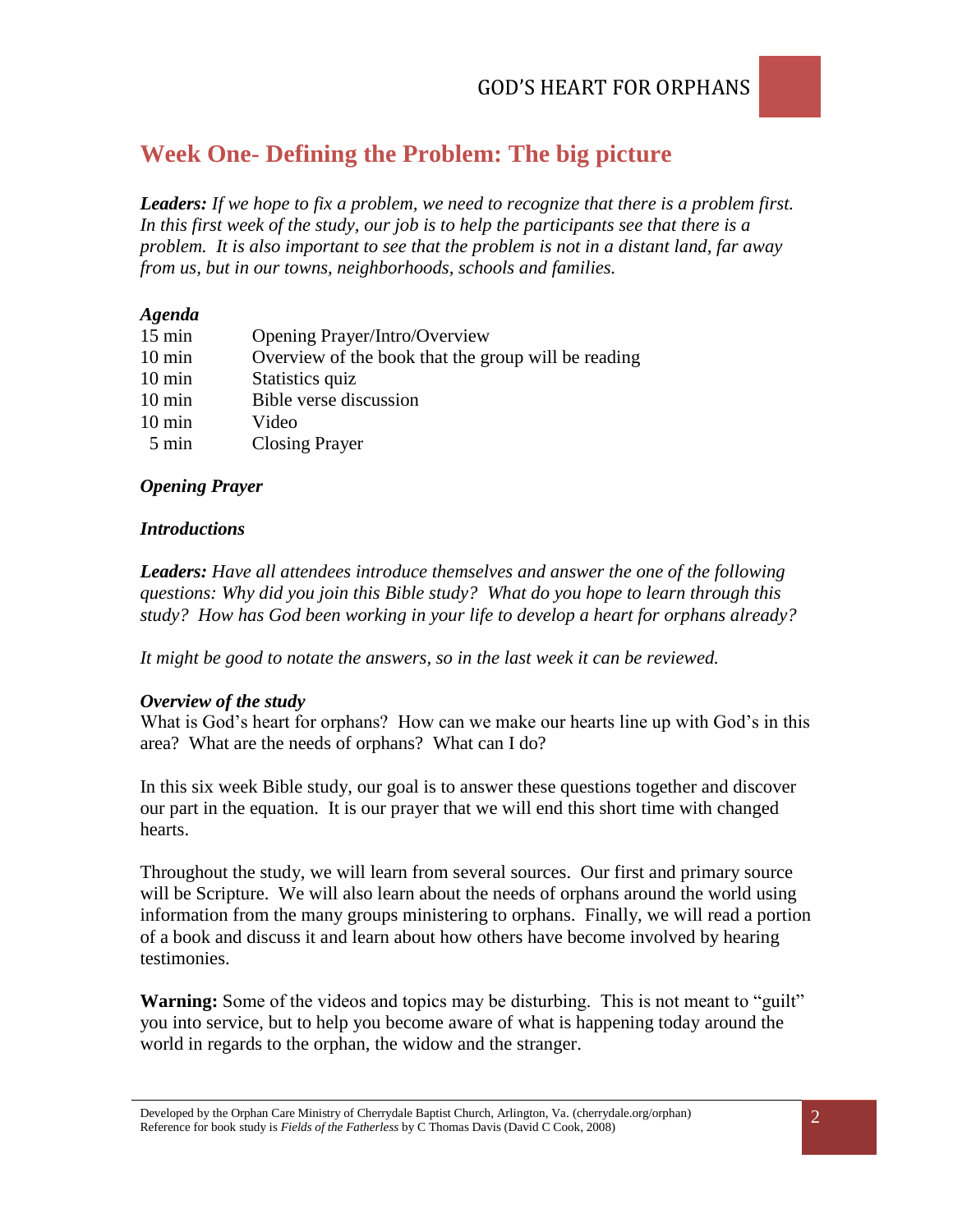

Each week we will have a memory verse (see Appendix B) and a "homework" assignment to read a small portion of the book and be prepared to discuss the ideas in the class the next week.

During the rest of our time today, we will get the "big picture" overview of our six-week class with a description of the topics we will cover each week.

#### Week one *– Defining the Problem: The Big Picture*

This week, in addition to this overview we will test your knowledge of the issues facing orphans today.

#### Week two *– Discerning God's Heart for Orphans: A Journey through Scripture*

What does Scripture say about God's heart for orphans? What do these passages tell us about God's view of orphans? What do these passages tell us about what God wants to do through his people on behalf of orphans?

#### Week three *– Discovering the Needs of Orphans and Foster Children* This week we will look at orphans in the Bible, what their needs were and how God met those needs.

#### Week four *– Designed for Family: God's Plan of Adoption*

What does God think about adoption and about the adopted child? During this session, we will learn from Scripture about God's heart for adoption.

#### Week five *– Discerning the Role of the Church: Compassionate Giving*

How does God want his children to respond? During this session, we will learn about how many in the church are responding to God's Heart for Orphans.

#### Week six *– Determining our Response: As a Church, and as Individuals*

What does God want me to do? What can I do with limited time and resources? How can we work together as the body of Christ and as a local fellowship? During this session, we will discuss our personal response and how we can support each other in pursuing it

#### *Overview of the book that will be the companion study to this study*

*Leaders: As mentioned earlier we have used a book, Fields of the Fatherless by C. Thomas Davis, (David C Cook, 2008) for the book review portion of the study – See Appendix A for a list of sample discussion questions. We are also considering using Orphan Justice by Johnny Carr, (B&H Publishing Group).*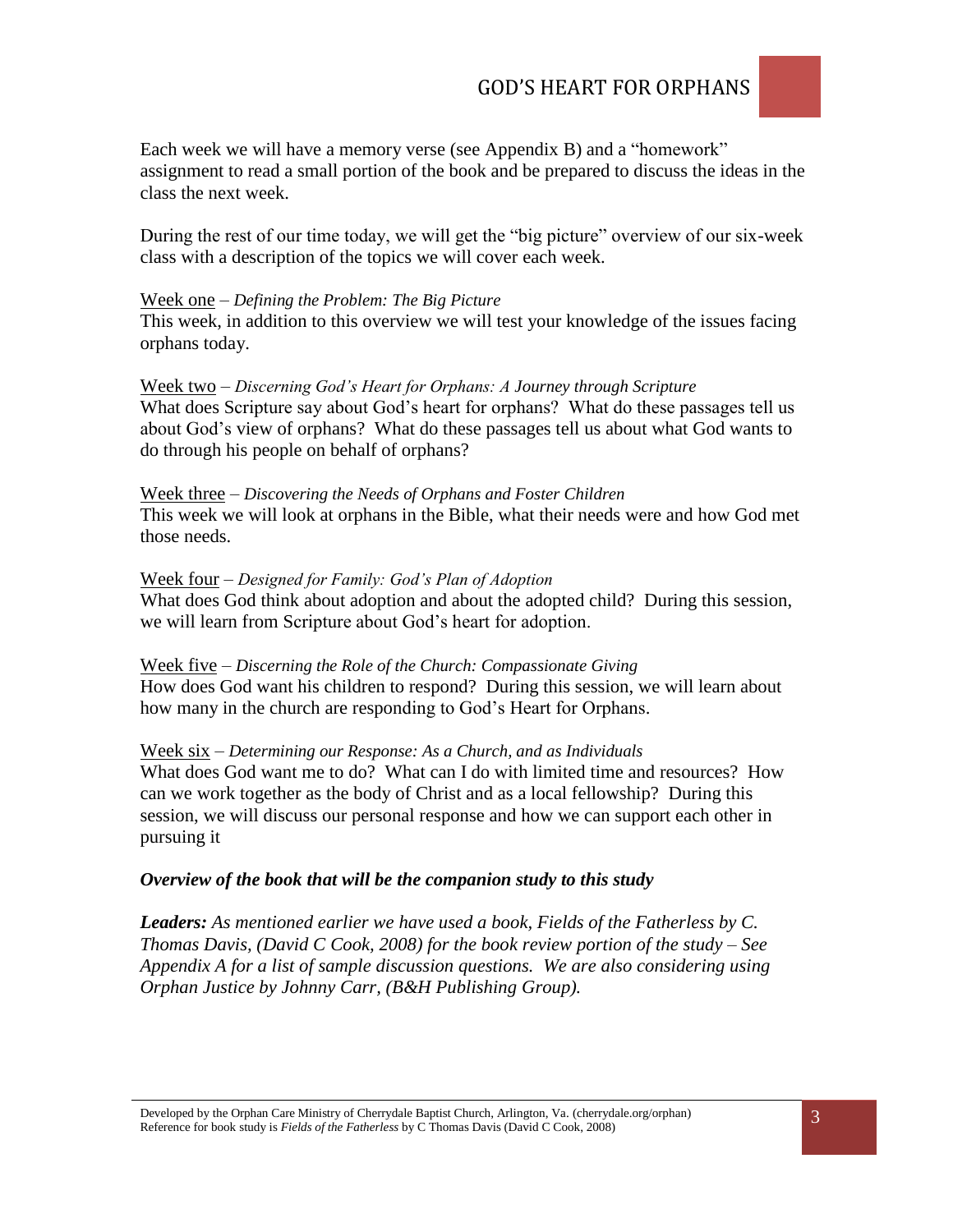#### *Statistics quiz to illustrate need*

*Leaders: This will take some preparation time on your part. We have found reliable sources of data for the quiz that you can give the attendees. The data may be updated on an annual basis so we did not have a quiz included in the study. This allows you the flexibility to focus questions on areas of specific ministry (Orphans, Adoption, and/or Foster Care). Additionally, you can obtain the most up to date information available.* 

*Statistical sources:*

UNICEF [\(http://www.unicef.org/sowc/index.html\)](http://www.unicef.org/sowc/index.html), Christian Alliance for Orphans [\(http://www.christianalliancefororphans.org/\)](http://www.christianalliancefororphans.org/) Dave Thomas Foundation [\(https://www.davethomasfoundation.org/\)](https://www.davethomasfoundation.org/)

*Below are some sample quiz questions that you can use. You can create multiple choice answers or just discuss the answers as a group.*

 *According to reliable sources, there are approximately how many orphans (children who have lost both parents) in the world today?*

*(On the above question, we like to take the time to discuss: what is the difference between a single orphan and a double orphan. A single orphan is a child who has lost one parent and is included in the popular 156 million figure widely used. You may also discuss why it is important for us to be concerned for both groups.)*

- *Number of children under the age of five who die of malnutrition every day*
- *Number of children living in forced prostitution*
- *Number of children afflicted with AIDS*
- *Number of children involved in child labor*
- *How many orphans are there worldwide by age groups:*
- *Orphans worldwide, ages 0-5*
- *Orphans worldwide, ages 6-11*
- *Orphans worldwide, ages 12-17*
- *What % of evangelicals planned to give to AIDS-related charities, compared to % of non-Christians?*
- *How many children are in the US foster care system today?*
- *For children who "age out" of orphanages, what are their % for the following:*
- *% fall into a high-risk category*
- *% become drug users*
- *% commit crimes*
- *% commits suicide.*
- *How many children would each church in the U.S. need to adopt to empty the current foster care system?*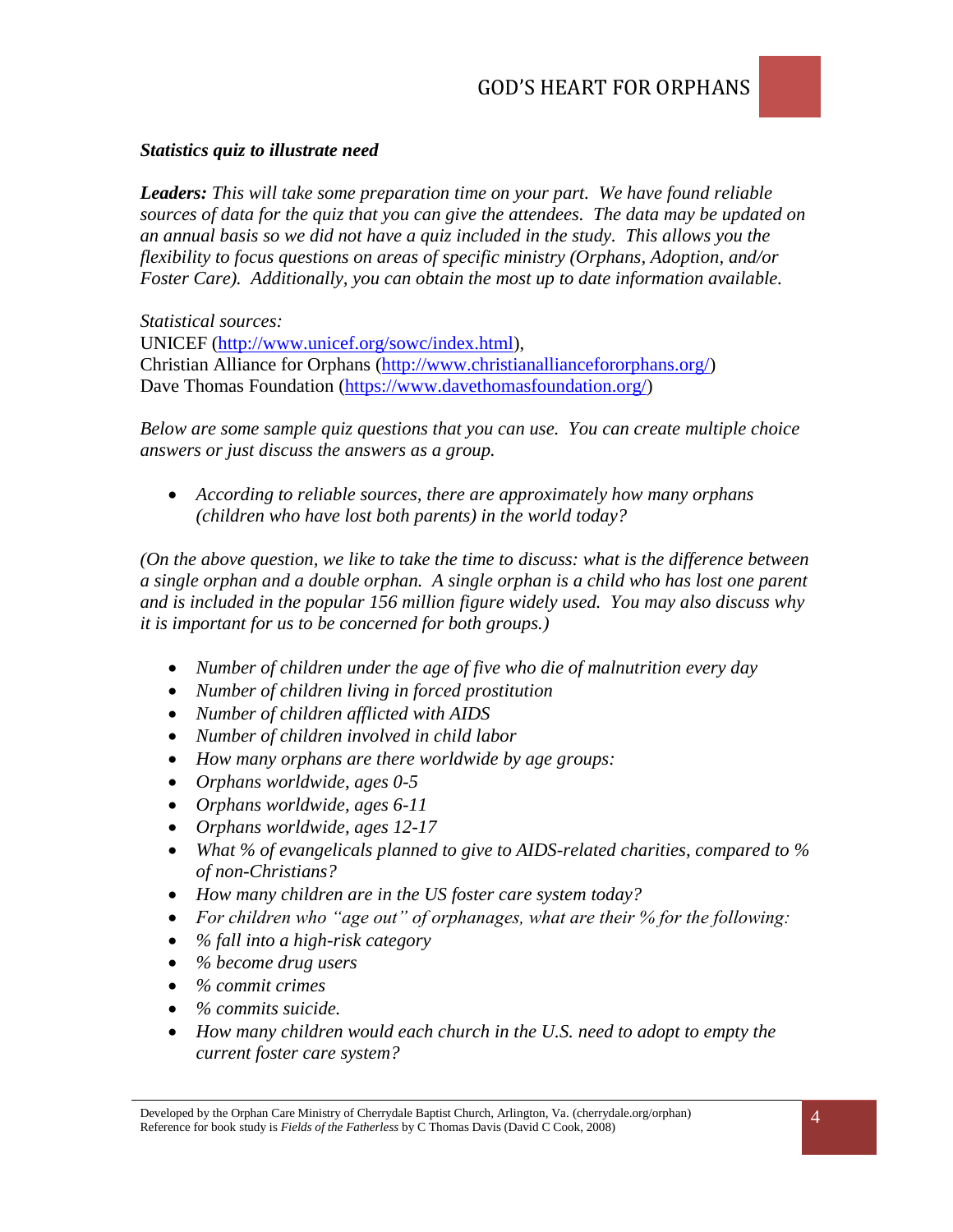*Ask participants what questions were the most surprising to them? How do they feel about the answers after the quiz, now that they have the answers?*

### *Bible Verse Discussion*

*Leaders: Read Deuteronomy 10:14-20, printed below and discuss the passage together*  with the class. Here are a few discussion questions for the group to answer.

- *According to the above passage, whom does God defend?*
- *What do these people have in common?*
- *What does God desire his people to do for these needy ones?*

<sup>14</sup> To the LORD your God belong the heavens, even the highest heavens, the earth and everything in it. <sup>15</sup> Yet the LORD set his affection on your forefathers and loved them, and he chose you, their descendants, above all the nations, as it is today. <sup>16</sup> Circumcise your hearts, therefore, and do not be stiff-necked any longer.  $^{17}$  For the LORD your God is God of gods and Lord of lords, the great God, mighty and awesome, who shows no partiality and accepts no bribes. <sup>18</sup> He defends the cause of the fatherless and the widow, and loves the alien, giving him food and clothing. <sup>19</sup> And you are to love those who are aliens, for you yourselves were aliens in Egypt.<sup>20</sup> Fear the LORD your God and serve him. Hold fast to him and take your oaths in his name.

#### *Video*

Children's HopeChest 9 min, 57 sec - pull from <http://vimeo.com/hopechest/videos/sort:duration/format:thumbnail> (One Orphan)

Homework: Reading and Memory Verse

#### **James 1:27**

Religion that God our Father accepts as pure and faultless is this: to look after orphans and widows in their distress and to keep oneself from being polluted by the world.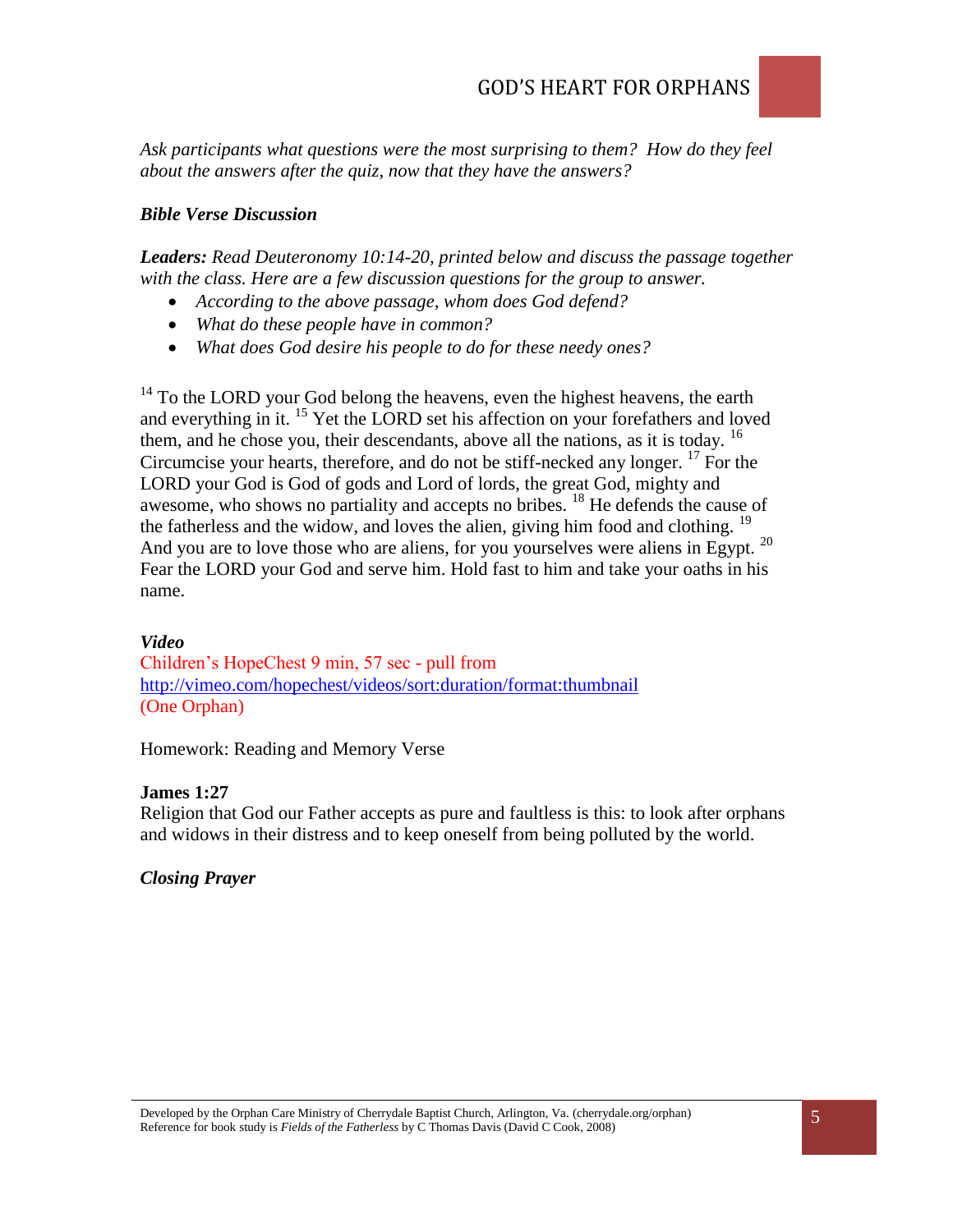# **Week Two- Discerning God's Heart for Orphans: A Journey through Scripture**

*Leaders: What is God's heart for orphans? Today, we will look in greater detail at God's heart for orphans. The Scriptures will be our guide to knowing God's heart in this area. Prior to this study, what was your experience in hearing Bible teaching or participating in Bible study on the topics of orphans?*

#### *Agenda*

| 5 min            | <b>Opening Prayer/Introduction/Memory Verse</b>  |
|------------------|--------------------------------------------------|
| $15 \text{ min}$ | Questions about Fields of the Fatherless reading |
| $25 \text{ min}$ | <b>Bible Study and Discussion</b>                |
| $10 \text{ min}$ | Video and Speaker                                |
| $5 \text{ min}$  | <b>Closing Prayer</b>                            |
|                  |                                                  |

### *Opening Prayer/Memory Verse*

#### **James 1:27**

Religion that God our Father accepts as pure and faultless is this: to look after orphans and widows in their distress and to keep oneself from being polluted by the world.

### *Bible Study and Discussion*

### **God's Heart for the Fatherless**

In the Scriptures, we are told about the special relationship God has towards orphans (as well as widows and aliens). Using the verses below, answer the following questions:

- What is God's heart for the fatherless?
- How does he relate to them?

**Psalm 68:5-6**<sup>5</sup> A father to the fatherless, a defender of widows, is God in his holy dwelling. <sup>6</sup>God sets the lonely in families, he leads out the prisoners with singing; but the rebellious live in a sun-scorched land.

**Psalm 146:9** <sup>9</sup>The LORD watches over the foreigner and sustains the fatherless and the widow, but he frustrates the ways of the wicked.

**Proverbs 23:10-11** <sup>10</sup> Do not move an ancient boundary stone or encroach on the fields of the fatherless,  $^{11}$  for their Defender is strong; he will take up their case against you.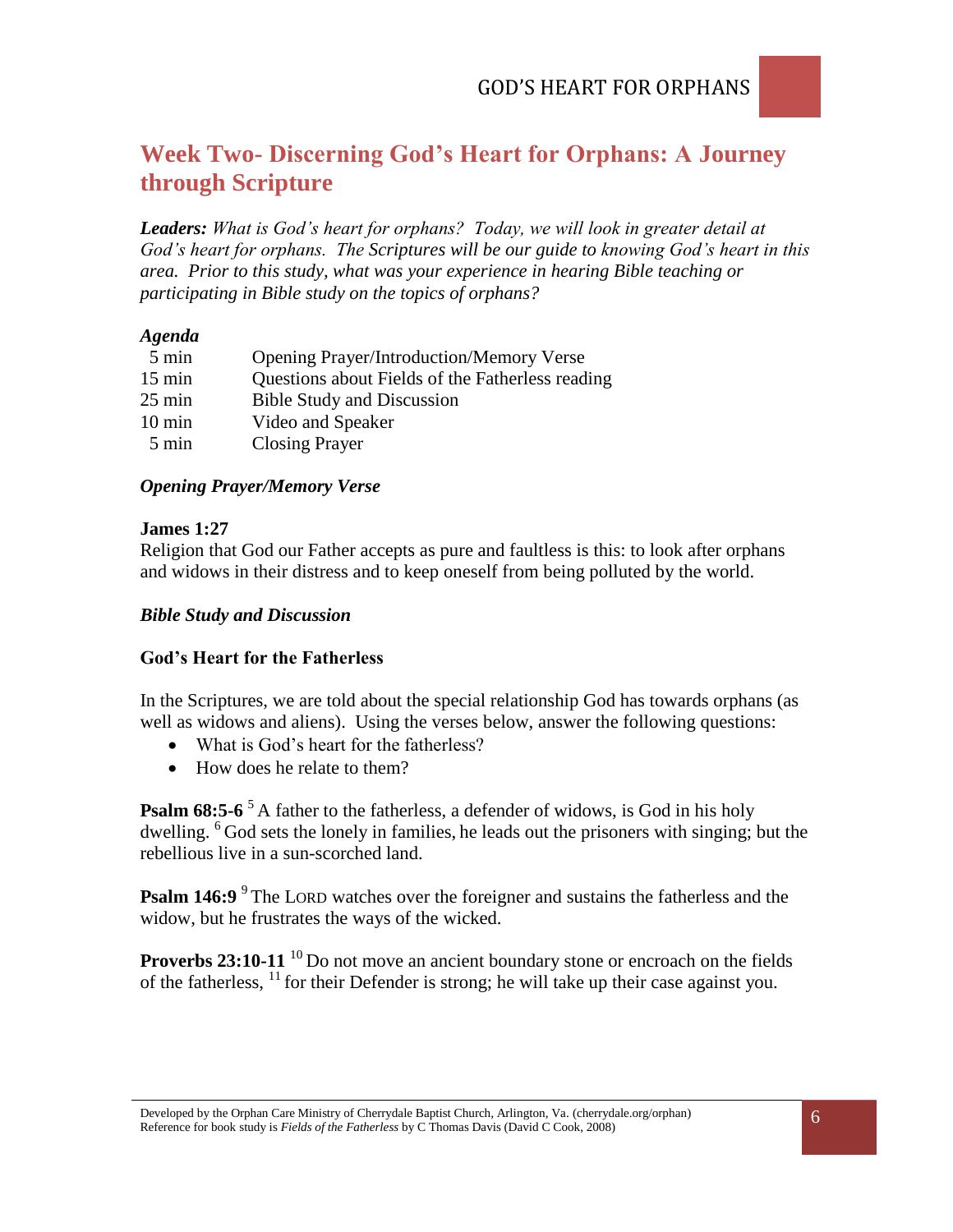### **God's Heart through the Hands of His People**

One indication of the heart of God for orphans is the things He does to care for them through his people. Using the verses below, answer the following questions:

- What does God call on his people to do for orphans?
- What does that indicate about the heart of God for orphans?
- What do these verses mean to you personally?

**Deuteronomy 24:17-22**<sup>17</sup> Do not deprive the foreigner or the fatherless of justice, or take the cloak of the widow as a pledge.  $^{18}$  Remember that you were slaves in Egypt and the LORD your God redeemed you from there. That is why I command you to do this.<sup>19</sup> When you are harvesting in your field and you overlook a sheaf, do not go back to get it. Leave it for the foreigner, the fatherless and the widow, so that the LORD your God may bless you in all the work of your hands. <sup>20</sup> When you beat the olives from your trees, do not go over the branches a second time. Leave what remains for the foreigner, the fatherless and the widow.  $^{21}$  When you harvest the grapes in your vineyard, do not go over the vines again. Leave what remains for the foreigner, the fatherless and the widow.  $22$  Remember that you were slaves in Egypt. That is why I command you to do this.

**Deuteronomy 14:28-29**<sup>28</sup> At the end of every three years, bring all the tithes of that year's produce and store it in your towns,  $^{29}$  so that the Levites (who have no allotment or inheritance of their own) and the foreigners, the fatherless and the widows who live in your towns may come and eat and be satisfied, and so that the LORD your God may bless you in all the work of your hands.

**James 1:27** <sup>27</sup> Religion that God our Father accepts as pure and faultless is this: to look after orphans and widows in their distress and to keep oneself from being polluted by the world.

#### **Blessings and Curses**

Another indication of the heart of God for orphans is the blessings he promises for those who care for them (along with the rest of the poor and needy). We can also learn about God's heart from noticing the curses he promises for those who fail to care for the fatherless, and for those who take advantage of them. Using the verses below, answer the following questions:

- What blessings and curses are given based on our treatment of orphans (the poor and needy)?
- What does that indicate about the heart of God for orphans?

**Exodus 22:22-24** <sup>22</sup> "Do not take advantage of the widow or the fatherless. <sup>23</sup> If you do and they cry out to me, I will certainly hear their cry.  $^{24}$  My anger will be aroused, and I will kill you with the sword; your wives will become widows and your children fatherless.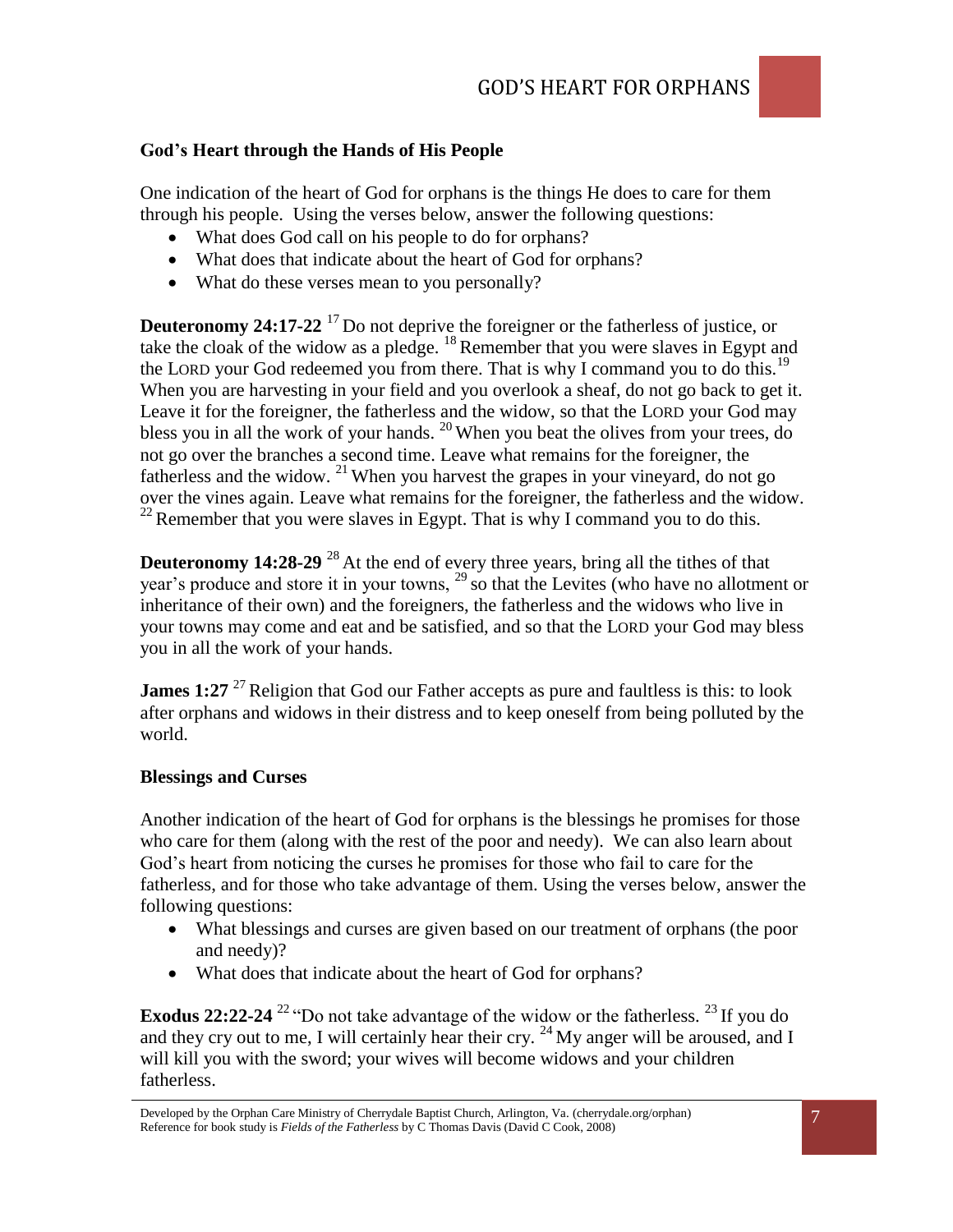

**Deuteronomy 27:19** <sup>19</sup> "Cursed is anyone who withholds justice from the foreigner, the fatherless or the widow."

**Proverbs 19:17** <sup>17</sup> Whoever is kind to the poor lends to the LORD, and he will reward them for what they have done.

**Isaiah 10:1-2** <sup>1</sup> Woe to those who make unjust laws, to those who issue oppressive decrees,  $2$  to deprive the poor of their rights and withhold justice from the oppressed of my people, making widows their prey and robbing the fatherless.

**Malachi 3:5<sup>5</sup>** "So I will come to put you on trial. I will be quick to testify against sorcerers, adulterers and perjurers, against those who defraud laborers of their wages, who oppress the widows and the fatherless, and deprive the foreigners among you of justice, but do not fear me," says the LORD Almighty.

**1 Peter 3:8-9** <sup>8</sup>Finally, all of you, be like-minded, be sympathetic, love one another, be compassionate and humble. <sup>9</sup>Do not repay evil with evil or insult with insult. On the contrary, repay evil with blessing, because to this you were called so that you may inherit a blessing.

### **My Heart**

What steps can I take to make my heart more like God's with regard to orphans?

#### *Video or Speaker*

Buckner Orphan Care (5min 23sec) [www.buckner.org](http://www.buckner.org/) Community Transformation Centers – Buckner International video

Homework: Reading and Memory Verse

#### **Deuteronomy 10:18**

He defends the cause of the fatherless and the widow, and loves the alien, giving him food and clothing.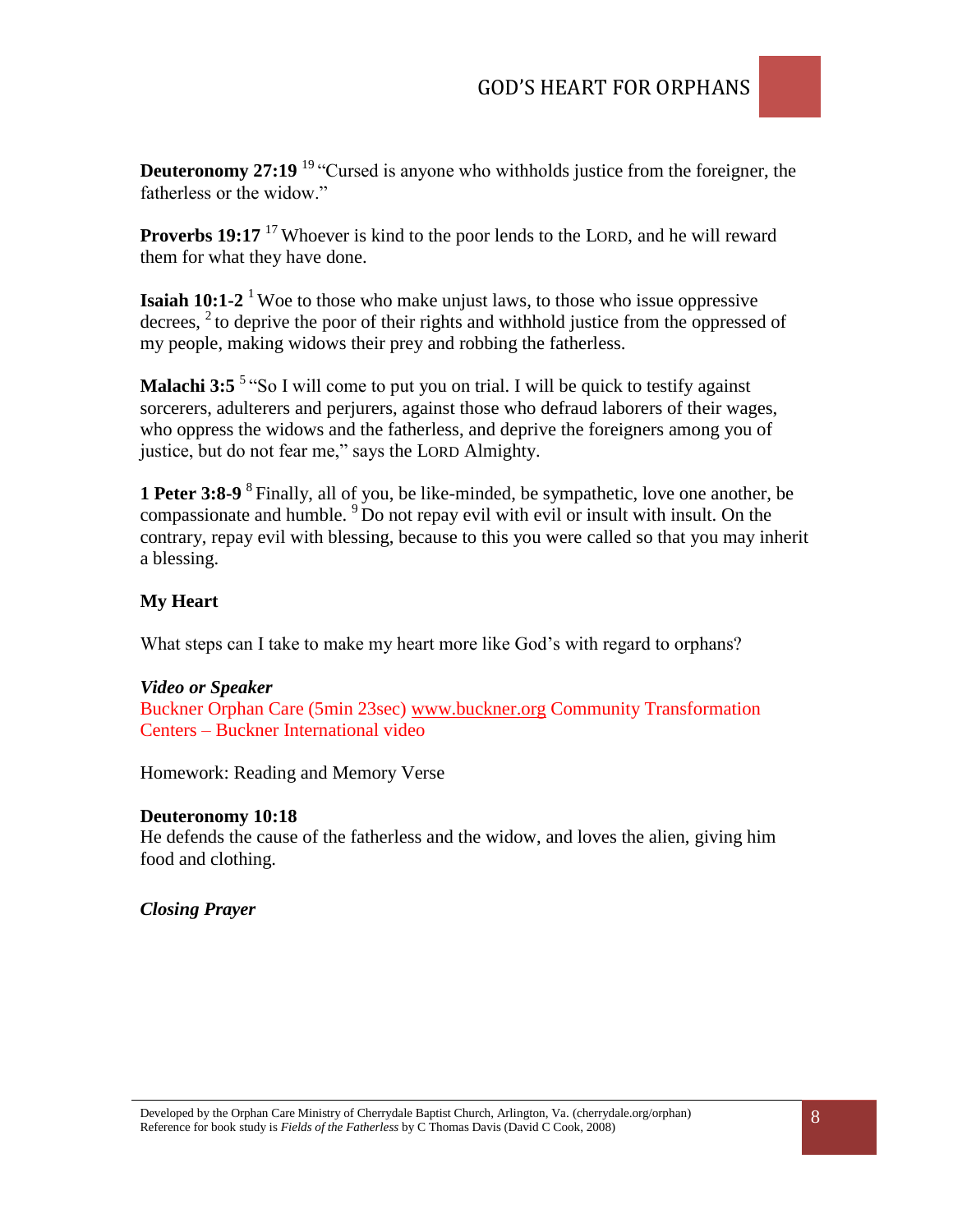# **Week Three- Discovering the Needs of Orphans and Foster Children**

*Leaders: What are the needs of orphans? Today, we will look in greater detail at orphans in the Scriptures and in our world today, and try to understand their needs.* 

### *Agenda*

| 5 min            | <b>Opening Prayer/Introduction/Memory Verse</b>  |
|------------------|--------------------------------------------------|
| $15 \text{ min}$ | Questions about Fields of the Fatherless reading |
| $25 \text{ min}$ | <b>Bible Study and Discussion</b>                |
| $10 \text{ min}$ | Video and Speaker                                |
| 5 min            | <b>Closing Prayer</b>                            |

### *Opening Prayer/Memory Verse*

#### **Deuteronomy 10:18**

He defends the cause of the fatherless and the widow, and loves the alien, giving him food and clothing.

### *Bible Study and Discussion*

### **Orphans of the Bible**

Who are the orphans…

- Of the Bible?
	- o "The Fatherless-" to be lonely, a bereaved person, an orphan
	- o Occurs 41 times
	- o Frequently mentioned in the Old Testament, generally associated w. widow, stranger, unprotected, specially subject to oppression (Deuteronomy 10:14-20; International Standard Bible Encyclopedia)
	- o Orphans were generally "true orphans," having no parents, like children in Africa (Lamentations 5:3)
	- o Frequency of war, famine, and disease insured a large number of orphans, which is why God took special care of them (Jeremiah 7:6)

*Leaders: Have the attendees split into groups & discuss child scenarios. Use the Biblical examples below to see the need of orphans and how God met those needs. For each section, note the needs of the person in the first column and then how God met those needs in the second column.*

*What are the needs of the children under the following categories?*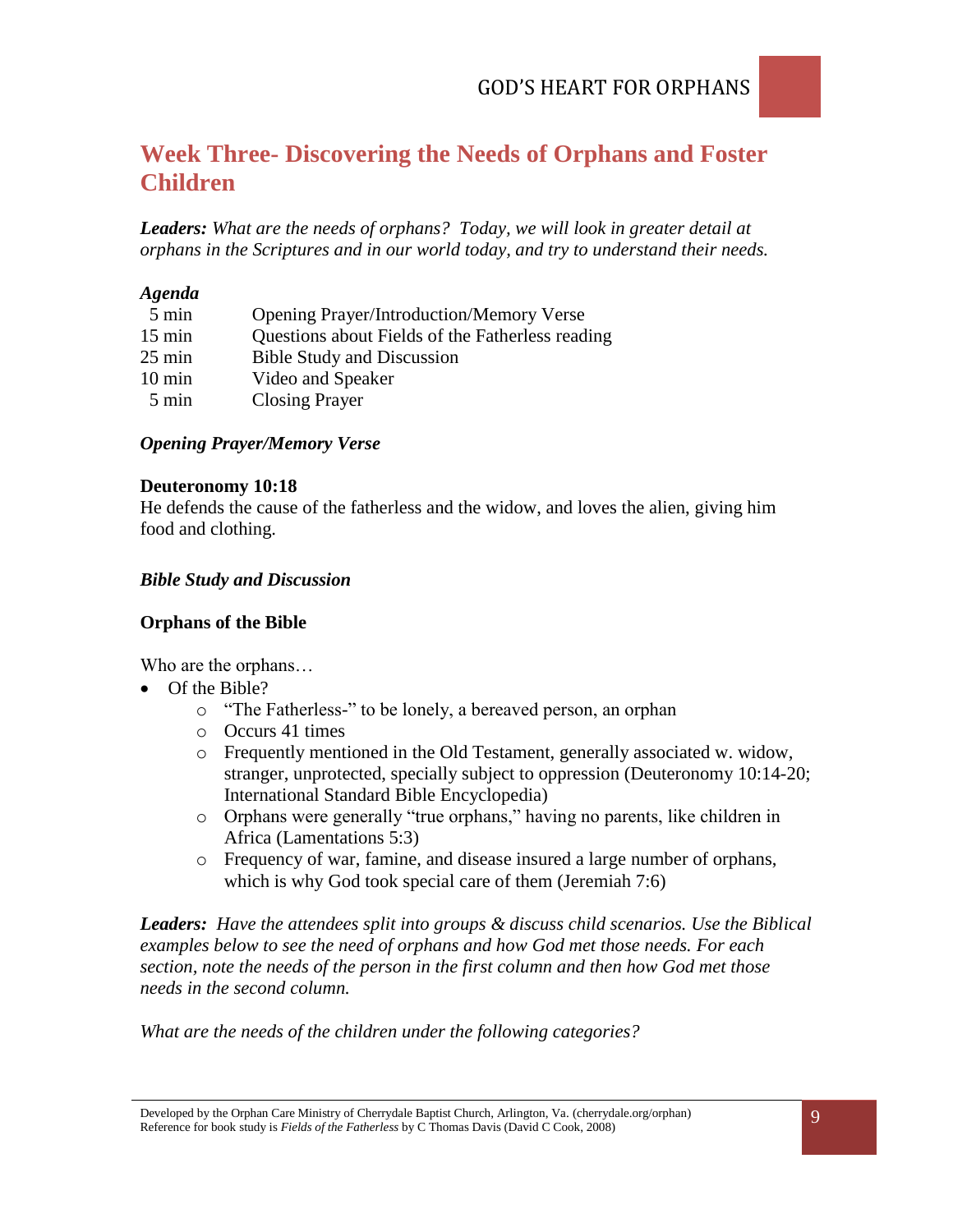

*Have chart/board in front of class with the categories: physical, emotional, spiritual and educational. The class will brainstorm for each category. Use below list for assistance.* 

- *Physical*
	- o *Food, medical care (various ailments like jiardia, rickets), clothes, developmental delays (for every 3 mos. a child is institutionalized, there's a 1 mo. delay), dangers of street life (drugs, prostitution, violence)*
- *Emotional*
	- o *Attachment, lack of affection/touch (rocking himself to sleep), basic sense of trust, feelings of rejection, stigma from world*
- *Spiritual*
	- o *Lack of the Gospel, lack of hope, no Biblical resources, lack of discipleship*
- *Educational*
	- o *Lack of schooling or job skills, lack of employment (Russian teens due to stigma), cognitive/developmental delay*

## **Ruth**

| Passage(s)<br>Ruth 2:2-15; 4:13                                           | <b>Needs</b> | <b>How God Met the Needs</b> |
|---------------------------------------------------------------------------|--------------|------------------------------|
| <b>Moses</b><br>Passage(s)<br>Exodus 2:3<br>Acts 7:22                     | <b>Needs</b> | <b>How God Met the Needs</b> |
| <b>Joseph</b><br>Passage(s)<br>Genesis 45:3-8; 50:15-21                   | <b>Needs</b> | <b>How God Met the Needs</b> |
| <b>Esther</b><br>Passage(s)<br>Esther 2:10, 20<br>Esther 2:11, 19; 4:6-16 | <b>Needs</b> | <b>How God Met the Needs</b> |

How would you describe the general categories of needs of orphans?

### **Orphans Today**

*Leaders: Have the class consider the needs of orphans today. Have those needs changed? There are case studies in Appendix C that have modern stories of orphans that can assist you if needed.*

Developed by the Orphan Care Ministry of Cherrydale Baptist Church, Arlington, Va. (cherrydale.org/orphan) Reference for book study is *Fields of the Fatherless* by C Thomas Davis (David C Cook, 2008)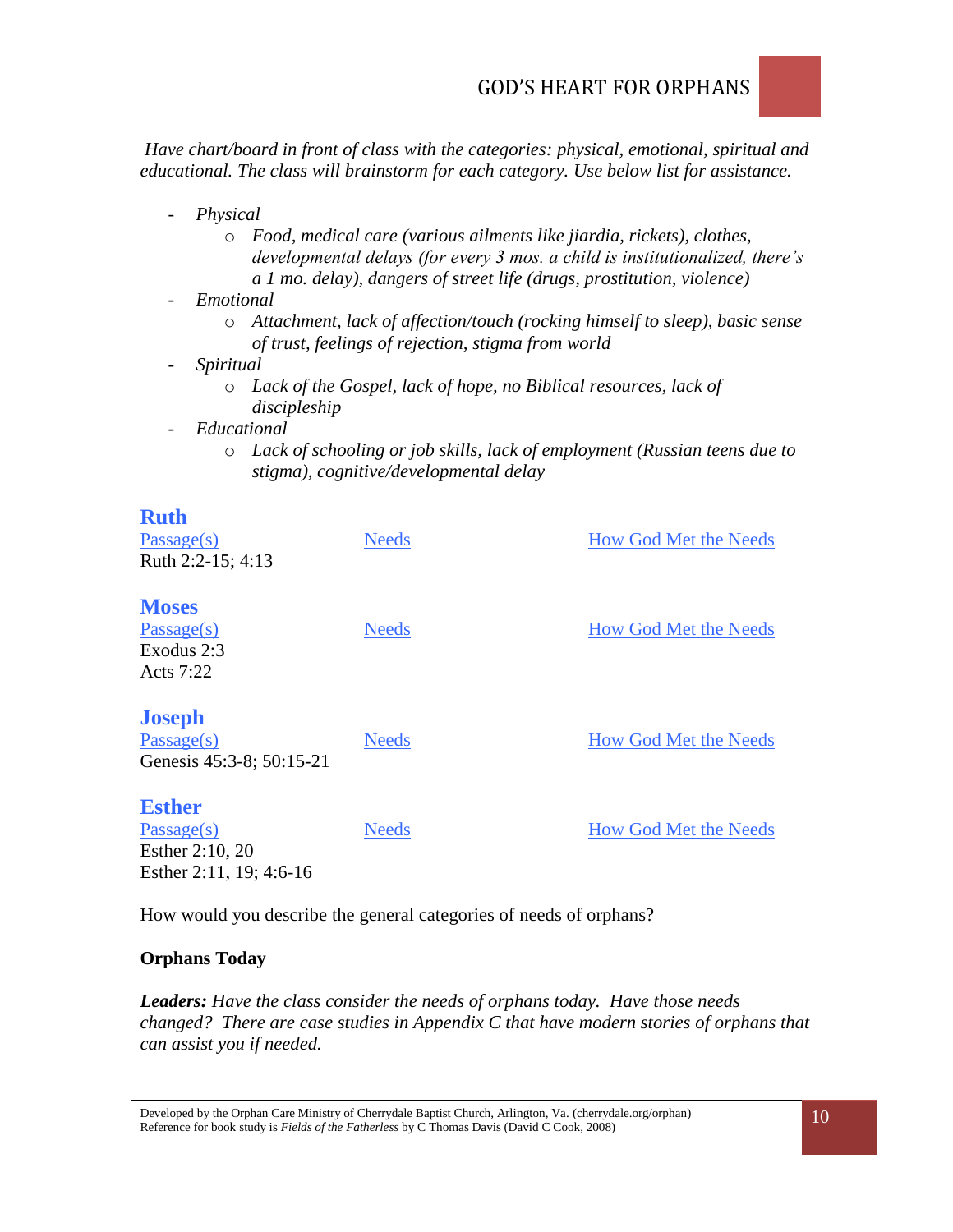- Still the vulnerable, unprotected- maybe more than the stereotyped orphans from Africa, but for the purpose of the study we will be focusing on children who are orphaned for various reasons.
- Children in other countries are orphaned due to poverty. Often the parents make the hard choice of giving up the child, or he/she is abandoned. Sometimes families sell their children or children are "lured" into slavery under the pretense of getting a "good job" in another country.
- In the US- most kids in foster care are there because of abuse/neglect.
- Many older children/sibling groups

#### *Video or Speaker*

Share pictures  $\&$  stories from a ministry serving orphans

Homework: Reading and Memory Verse

#### **Psalm 10:16 - 18**

The Lord is King for ever and ever; the nations will perish from the land. You hear, O Lord, the desire of the afflicted; you encourage them, and you listen to their cry, defending the fatherless and the oppressed, in order that man, who is of the earth, may terrify no more.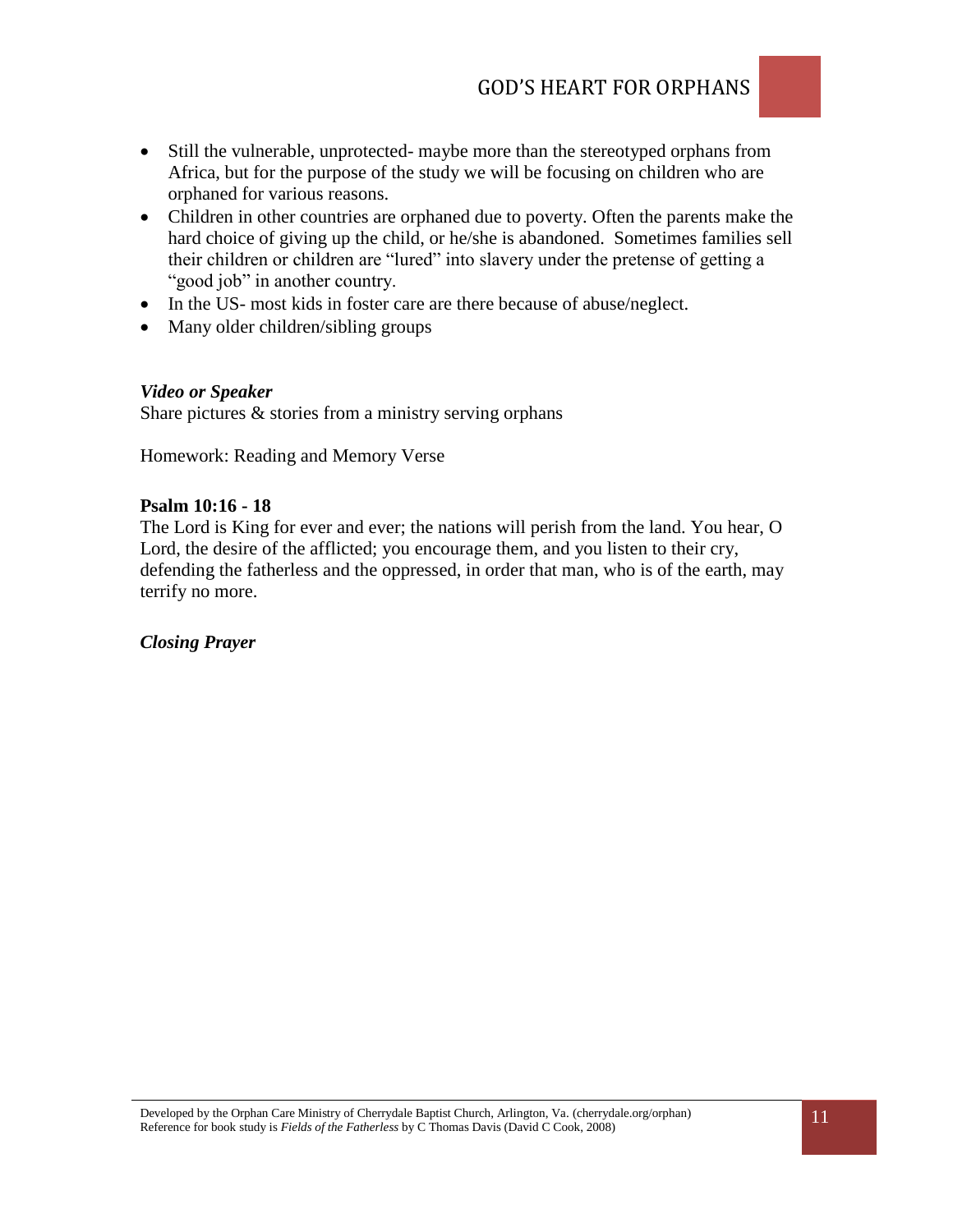# **Week Four- Designed for Family: God's Plan of Adoption**

*Leaders: Today, we look at what the Bible says about adoption. What was adoption like in Biblical times? What does it mean for us today?* 

#### *Agenda*

| 5 min            | <b>Opening Prayer/Introduction/Memory Verse</b>  |
|------------------|--------------------------------------------------|
| $15 \text{ min}$ | Questions about Fields of the Fatherless reading |
| $25 \text{ min}$ | <b>Bible Study and Discussion</b>                |
| $10 \text{ min}$ | Video and Speaker                                |
| 5 min            | <b>Closing Prayer</b>                            |

#### *Opening Prayer/Memory Verse*

#### **Psalm 10:16 - 18**

The Lord is King for ever and ever; the nations will perish from the land. You hear, O Lord, the desire of the afflicted; you encourage them, and you listen to their cry, defending the fatherless and the oppressed, in order that man, who is of the earth, may terrify no more.

#### *Bible Study and Discussion*

#### **God's Plan for Adoption**

Definition of covenant:

Genesis 15:8-12 A covenant is a promise or an agreement between God and man. A covenant may be conditional or unconditional.

Adoption is a covenant. It is more than a legal contract; it's a relationship of promise. Definition of adopt:

1. To choose or take as one's own; make one's own by selection or assent: *to adopt a nickname.* 

2. To take and rear (the child of other parents) as one's own child, specifically by a formal legal act.

#### **Adoption: God's Covenant with Man**

The Bible uses the idea of adoption to illustrate our relationship to God the Father. From the following passages, answer the questions. What does God say about our spiritual adoption? What spiritual reality is illustrated by adoption?

- God's covenant with Abraham includes more than just biological descendants o Genesis 17: 1-14
	- Gen. 17:12. It isn't bio descendants, but those in Abraham's home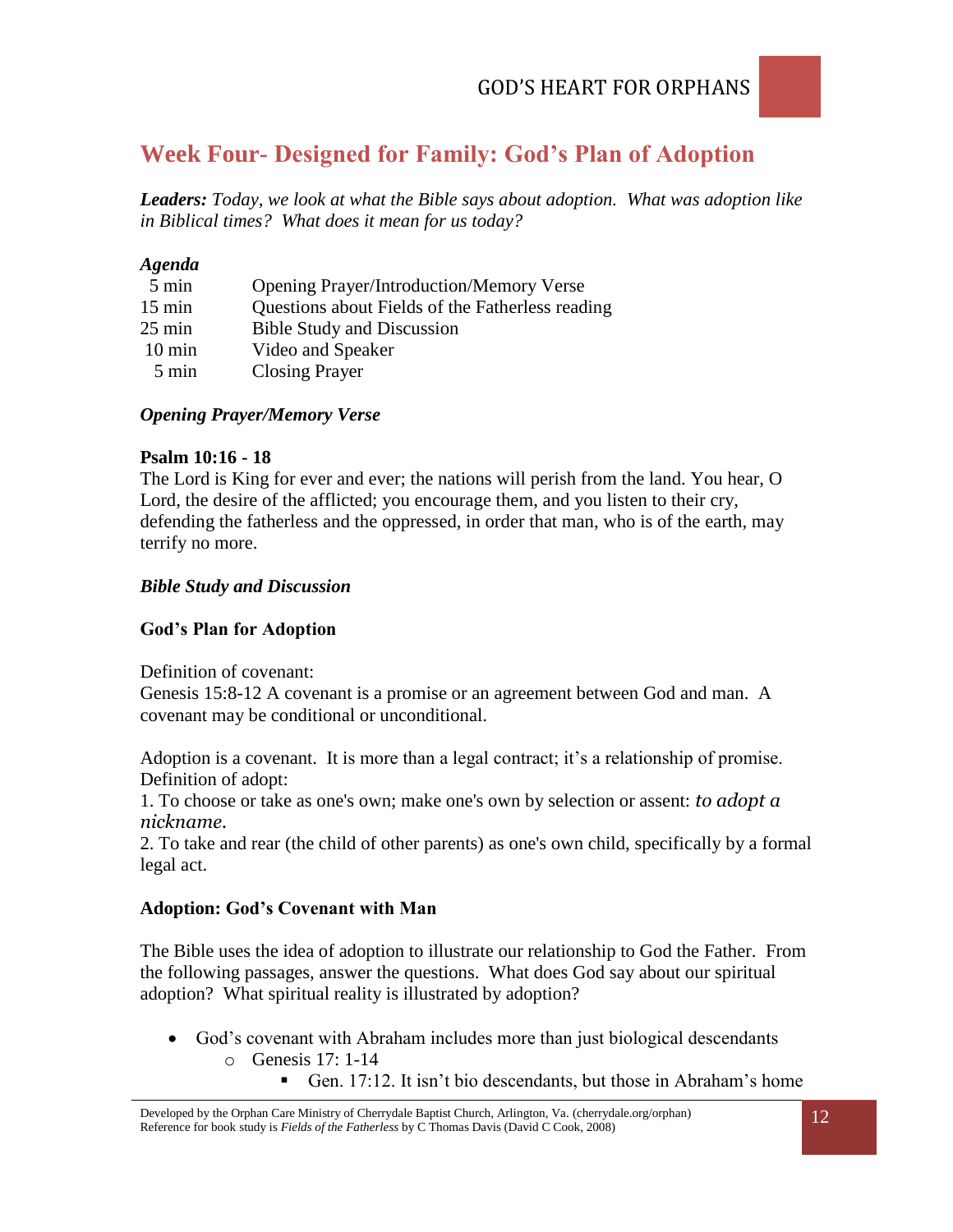- o Galatians 3:6-7; 29.
	- "They of faith are the children of Abraham...and if you are Christ's, then you are Abraham's seed, and heirs according to the promise."
- $\circ$  John 14:1-3, 18
	- We are no longer orphans
- o Ephesians 1:3-7
	- "He predestined us to be adopted as His sons thru Jesus Christ, in accordance with His pleasure and will."
- o Romans 8:15-17; 22-23
	- "We are children of God"
	- "We wait eagerly for our adoption as sons"
- o Galatians 4:4-7
	- "We might receive full rights of sons...God has made you also an heir"

According to Roman-Syrian law book written in Paul's era, a man could disown his own biological son if he had good reason, but he could never disown his adopted son. The adoption analogy used by Paul was a strong one indeed.

Last week we discussed people in the Bible who were adopted. Did you notice that there were a few people that were not listed?

- Samuel  $1:1-2:10-11:19-28$ 
	- o Eli raises him and teaches and guides him. Later Samuel becomes a prophet of the Lord
- $\bullet$  Jesus' adoption by Joseph in the Gospels (prophesy in Matt. 1:1-17)
	- o Joseph names him, protects him, teaches him carpentry
	- o This is a crucial example that God models for us thru Joseph

Homework: Reading and Memory Verse…

*Leaders: In addition to the homework above, have the participants research a ministry that is working on the front lines of orphan care. This can be a missionary or organization their church works with today or they can use the Christian Alliance for Orphans website for a listing of different organizations. Have a few participants share with the whole group over the final two weeks of the study.*

#### **Proverbs 31:8 - 9**

Speak up for those who cannot speak for themselves, for the rights of all who are destitute. Speak up and judge fairly; defend the rights of the poor and needy.

Developed by the Orphan Care Ministry of Cherrydale Baptist Church, Arlington, Va. (cherrydale.org/orphan) Reference for book study is *Fields of the Fatherless* by C Thomas Davis (David C Cook, 2008)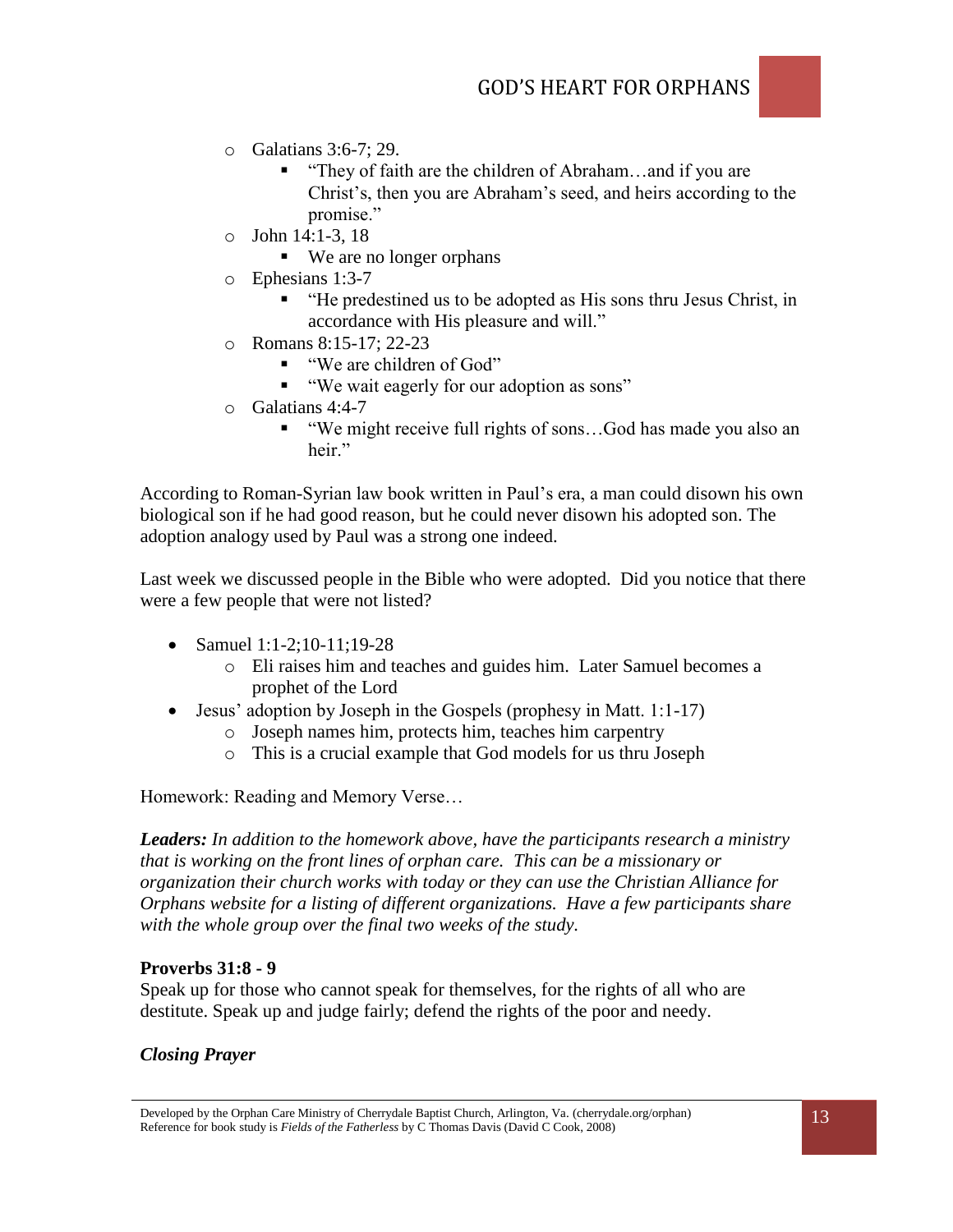# **Week Five- Discerning the Role of the Church: Compassionate Giving**

*Leaders: How should we respond to the heart of God by meeting the needs of orphans? Today, we look at what the Scripture says about our giving? We will also share how God has moved those in our group and other believers to give.*

#### *Agenda*

| 5 min            | <b>Opening Prayer/Introduction/Memory Verse</b> |
|------------------|-------------------------------------------------|
| $15 \text{ min}$ | Book review                                     |
| $30 \text{ min}$ | <b>Bible Study and Discussion</b>               |
| 5 min            | Video and/or presenters                         |
| 5 min            | <b>Closing Prayer</b>                           |

### *Opening Prayer/Memory Verse*

#### **Proverbs 31:8 - 9**

Speak up for those who cannot speak for themselves, for the rights of all who are destitute. Speak up and judge fairly; defend the rights of the poor and needy.

*Leaders: Have people share how the church as a whole has been reaching out to the orphan (this was the homework from last week). Pick a few volunteers to share what different ministries are doing on the "front line." Some of class can share next week if you need extra time.*

### **Bible Study and Discussion**

#### *Leaders: Read James 2:14-17*

*One cannot just say "peace be well" without giving tangible help. What do our actions say about our faith? Have the class members read the following verses (you can pass out verses for people to read aloud to the class) and have the class answer the questions below.* 

### **The Heart of Compassion**

Read the following passage about Jesus' compassion from Matthew 9.

*<sup>35</sup>Jesus went through all the towns and villages, teaching in their synagogues, preaching the good news of the kingdom and healing every disease and sickness. <sup>36</sup>When he saw the crowds, he had compassion on them, because they were harassed and helpless, like sheep without a shepherd. <sup>37</sup>Then he said to his disciples, "The harvest is plentiful but the workers are few. <sup>38</sup>Ask the Lord of the harvest, therefore, to send out workers into his harvest field."*

Developed by the Orphan Care Ministry of Cherrydale Baptist Church, Arlington, Va. (cherrydale.org/orphan) Reference for book study is *Fields of the Fatherless* by C Thomas Davis (David C Cook, 2008)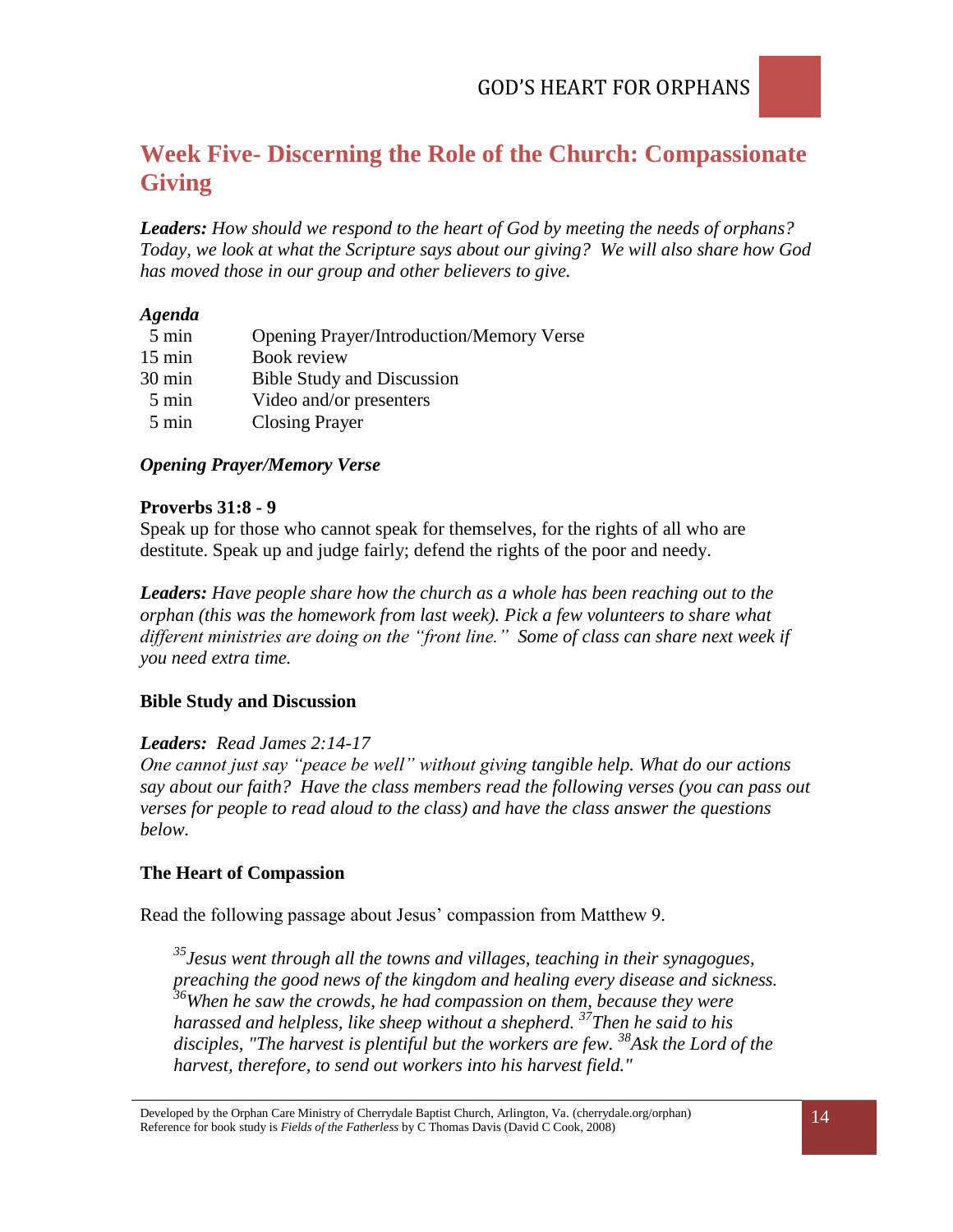What was the context in which Jesus was filled with compassion?

What were the reasons for his compassion?

What was the response to his compassion?

### **The Heart of Giving**

#### *2 Corinthians 9:6-11*

*6 Remember this: Whoever sows sparingly will also reap sparingly, and whoever sows generously will also reap generously. <sup>7</sup> Each man should give what he has decided in his heart to give, not reluctantly or under compulsion, for God loves a cheerful giver. <sup>8</sup> And God is able to make all grace abound to you, so that in all things at all times, having all that you need, you will abound in every good work. 9 As it is written:* 

 *"He has scattered abroad his gifts to the poor; his righteousness endures forever."*

*<sup>10</sup>Now he who supplies seed to the sower and bread for food will also supply and increase your store of seed and will enlarge the harvest of your righteousness. <sup>11</sup>You will be made rich in every way so that you can be generous on every occasion, and through us your generosity will result in thanksgiving to God.*

What principles apply to our giving?

How should we give?

How does God respond to our giving?

Describe how you have seen these principles revealed in your life.

What keeps you from doing more to help orphans?

#### *Video*

Depraved Indifference (this is a powerful 8 minute video from Pastor Eric Luddy)

Homework: Reading and Memory Verse

#### **Psalm 68:5 - 6**

A father to the fatherless, a defender of widows is God in his holy dwelling. God sets the lonely in families, he leads forth the prisoners with singing; but the rebellious live in a sun-scorched land.

### *Closing Prayer – Ask how God might involve you!*

Developed by the Orphan Care Ministry of Cherrydale Baptist Church, Arlington, Va. (cherrydale.org/orphan) Reference for book study is *Fields of the Fatherless* by C Thomas Davis (David C Cook, 2008)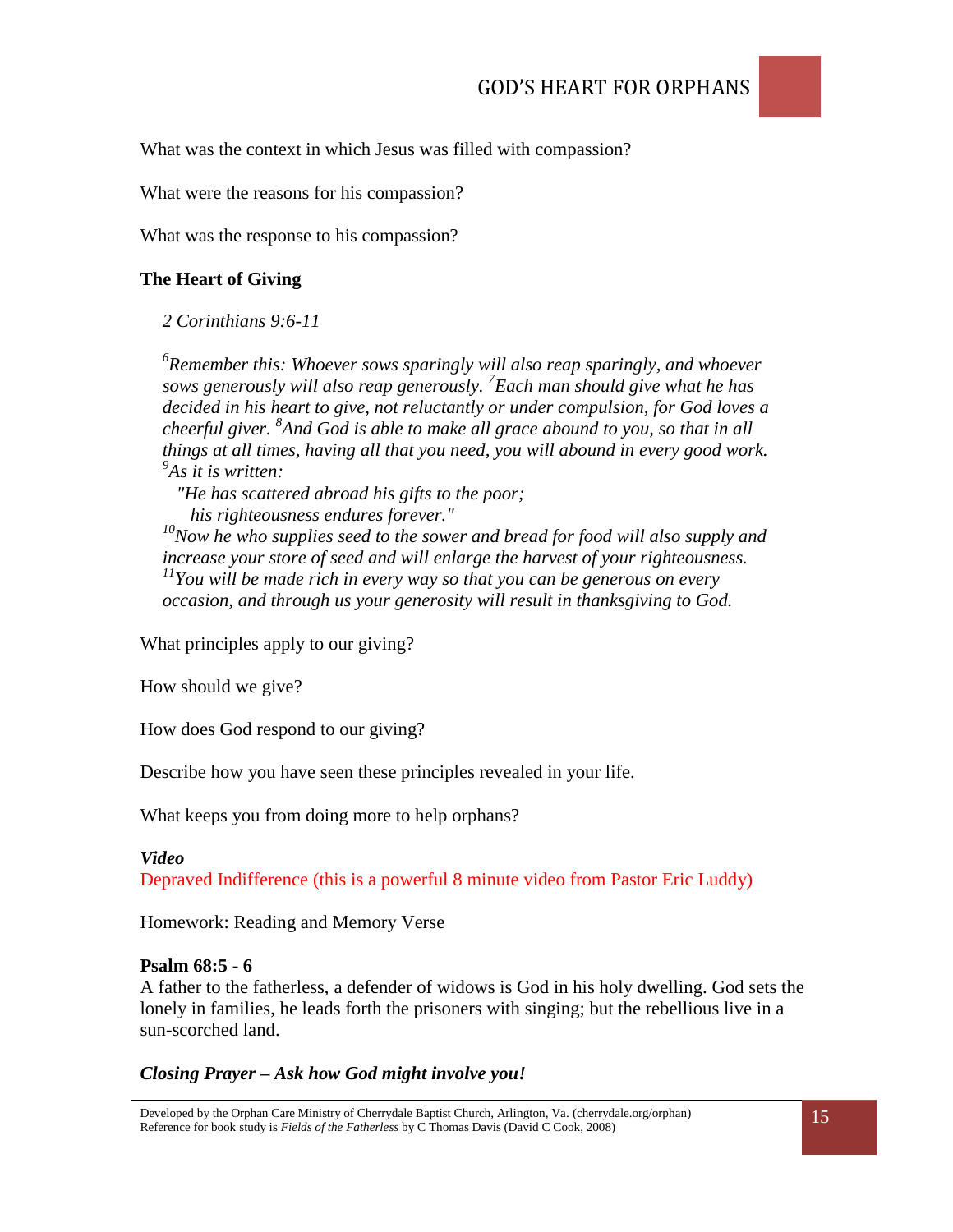

*Leaders: On this last day of the study we are going to continue to see how Christian should respond to the heart of God by meeting the needs of orphans. Today, we will look at what our church has been doing. We go through the ministry searches that we did and will share how God has moved those in our group and other believers to speak up for the orphan, widow and stranger.*

#### *Agenda*

| 5 min            | <b>Opening Prayer/Introduction/Memory Verse</b> |
|------------------|-------------------------------------------------|
| $15 \text{ min}$ | Book review                                     |
| 20 min           | Our local church's response                     |
| $20 \text{ min}$ | <b>Closing Prayer</b>                           |
|                  |                                                 |

#### *Opening Prayer/Introduction/Memory Verse*

*Leaders: In the previous week, we listed the reasons that cause us to avoid helping others. This week we want to pray through those reasons and ask God to help us overcome our fears, doubts and sinfulness that prevent us from helping those in need. (Use list from previous week)*

#### **Psalm 68:5 - 6**

A father to the fatherless, a defender of widows is God in his holy dwelling. God sets the lonely in families, he leads forth the prisoners with singing; but the rebellious live in a sun-scorched land.

*Leaders: In the first week, we listed the reasons why we came to the study. Ask the participants to share what they have learned over the study.* 

#### **Our Local Church**

*Leaders: Using the below outline, discuss the different ways in which your church responds to orphans or use this as a guide to determine ways your church can begin to meet the needs of orphans:* 

- 1. Financial- general fund or donating to adoptive families
	- a. Benevolent fund
	- b. Clothing exchange
	- c. Food drives
	- d. Baby Bottle Campaign
	- e. Adoption Support fund
- 2. Humanitarian efforts- shoe or clothing drives
- 3. Sponsorship- sponsoring an orphanage

Developed by the Orphan Care Ministry of Cherrydale Baptist Church, Arlington, Va. (cherrydale.org/orphan) Reference for book study is *Fields of the Fatherless* by C Thomas Davis (David C Cook, 2008)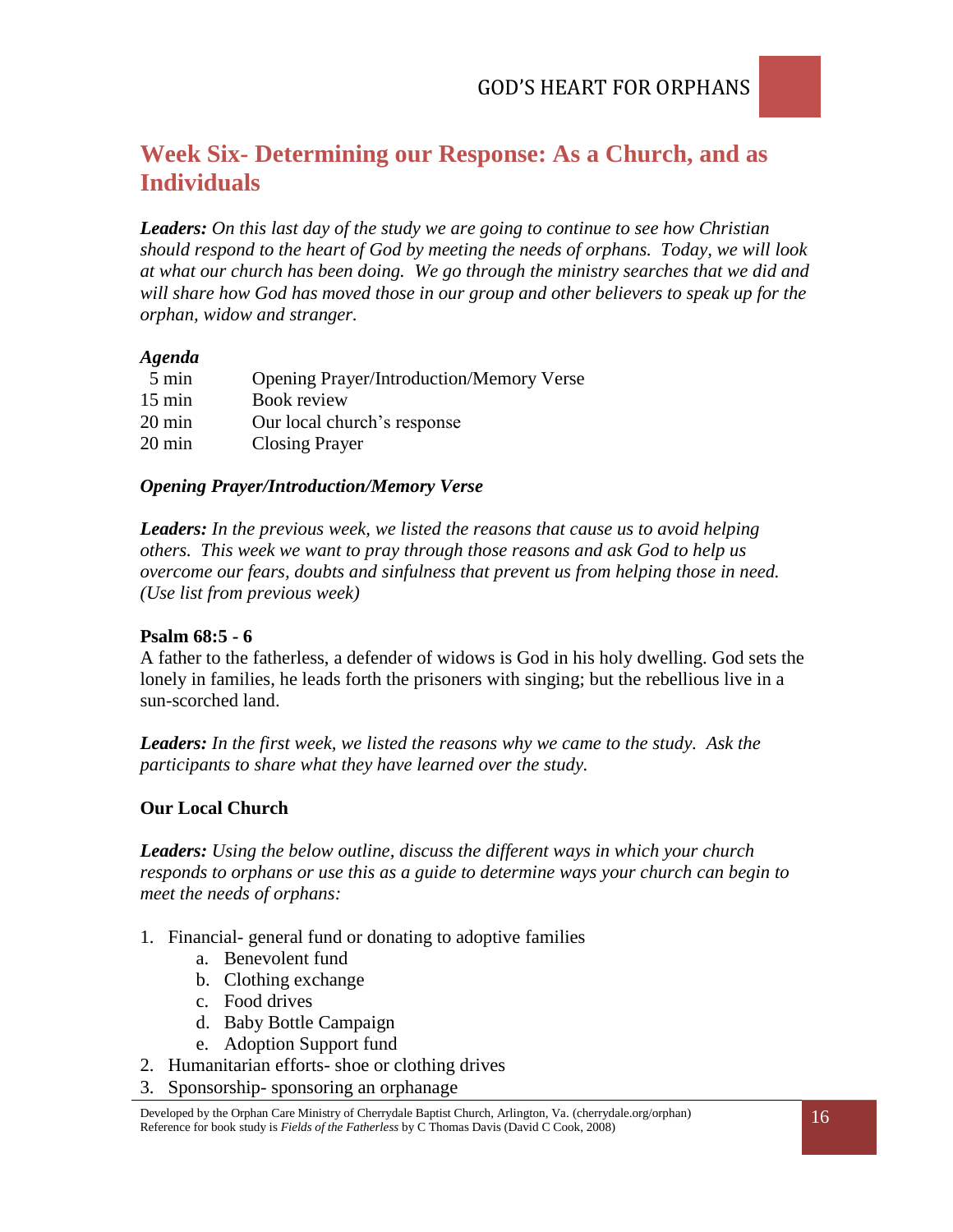- a. Child sponsorship
- b. US Missionaries
- c. Global Missionaries
- 4. Go on a mission trip to an orphanage
- 5. Adoption and Foster Care
	- a. Adoption and Foster Care Support Group
	- b. Short-term hosting programs
	- c. Have families trained to become foster parents
- 6. Continue to share this Bible study
- 7. Start an Orphan Ministry Small Group: weekly or bi-weekly group to meet for prayer, Bible study, and ministry; helping at events, promoting awareness, assisting with sponsorship

### *Video*

Go to [http://www.christianalliancefororphans.org](http://www.christianalliancefororphans.org/) for a video)

*Leaders: Ask the class, what they are going to do next with the knowledge they have acquired during this study.*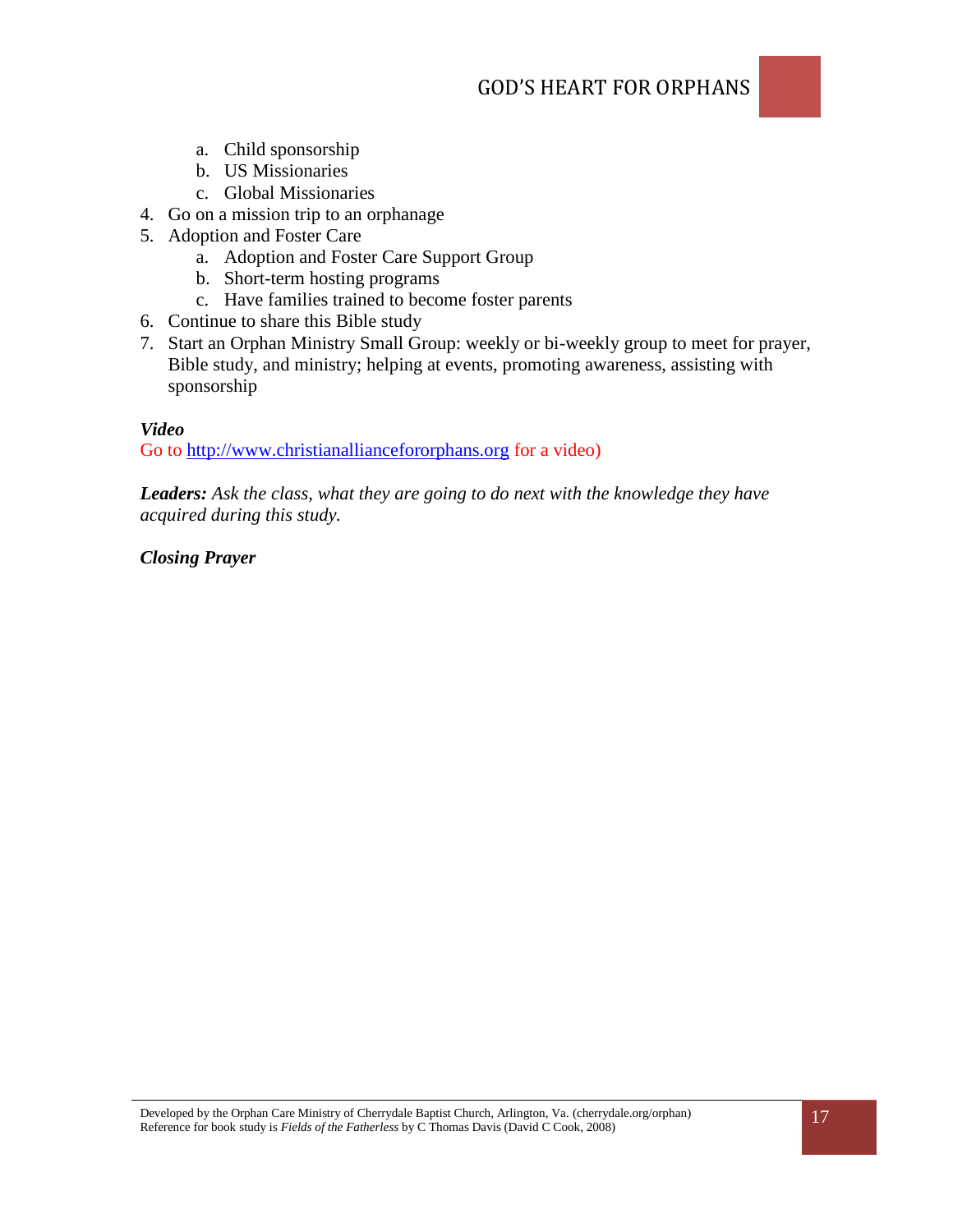# **Appendix A**

# **Sample Discussion Questions for Fields of the Fatherless Book Review**

#### *Fields of the Fatherless - Chapter 1*

Discussion questions: Who are the stranger, window and orphan today? Will anyone share a time, when they have felt the love of Christ through His body? Imagine yourself in the shoes of an orphan child.

#### *Fields of the Fatherless – Chapter 2*

Discussion questions:

- 1) ? Jesus said…? You will always have the poor?
- 2) How can I see the world differently than I have before?

#### *Fields of the Fatherless - Chapter 3 and 4*

Discussion questions:

#### *Fields of the Fatherless - Chapter 5 and 6*

Discussion questions: What stood out to you from reading Chapters 5 and 6 of *Fields of the Fatherless*? What does God look like?

#### *Fields of the Fatherless - Chapter 7 and 8*  Discussion questions: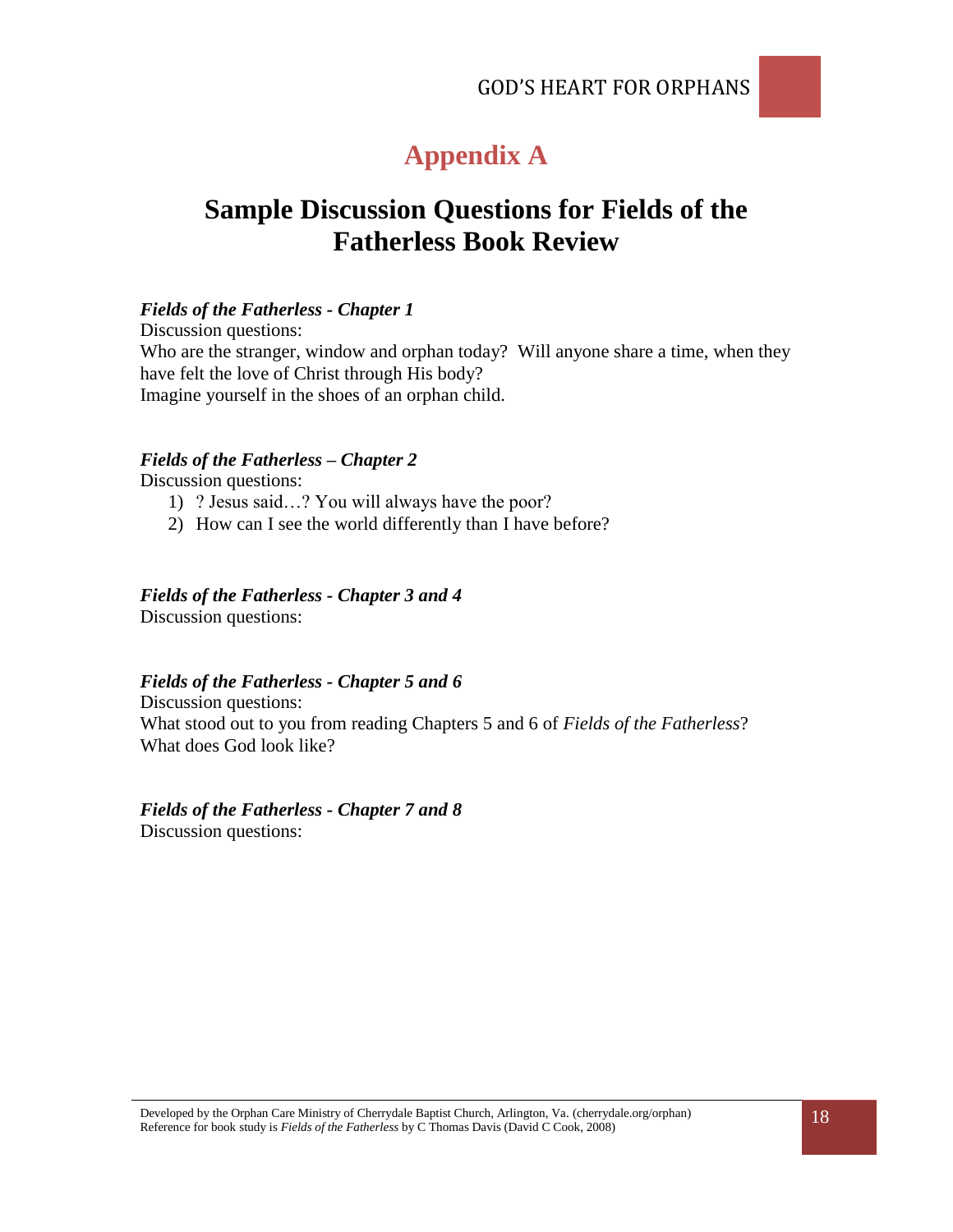

### **Memory Verses** (NIV)

#### **Week Two**

#### **James 1:27**

Religion that God our Father accepts as pure and faultless is this: to look after orphans and widows in their distress and to keep oneself from being polluted by the world.

#### **Week Three**

#### **Deuteronomy 10:18**

He defends the cause of the fatherless and the widow, and loves the alien, giving him food and clothing.

#### **Week Four**

#### **Psalm 10:16 - 18**

The Lord is King for ever and ever; the nations will perish from the land. You hear, O Lord, the desire of the afflicted; you encourage them, and you listen to their cry, defending the fatherless and the oppressed, in order that man, who is of the earth, may terrify no more.

#### **Week Five**

#### **Proverbs 31:8 - 9**

Speak up for those who cannot speak for themselves, for the rights of all who are destitute. Speak up and judge fairly; defend the rights of the poor and needy.

#### **Week Six**

#### **Psalm 68:5 - 6**

A father to the fatherless, a defender of widows is God in his holy dwelling. God sets the lonely in families, he leads forth the prisoners with singing; but the rebellious live in a sun-scorched land.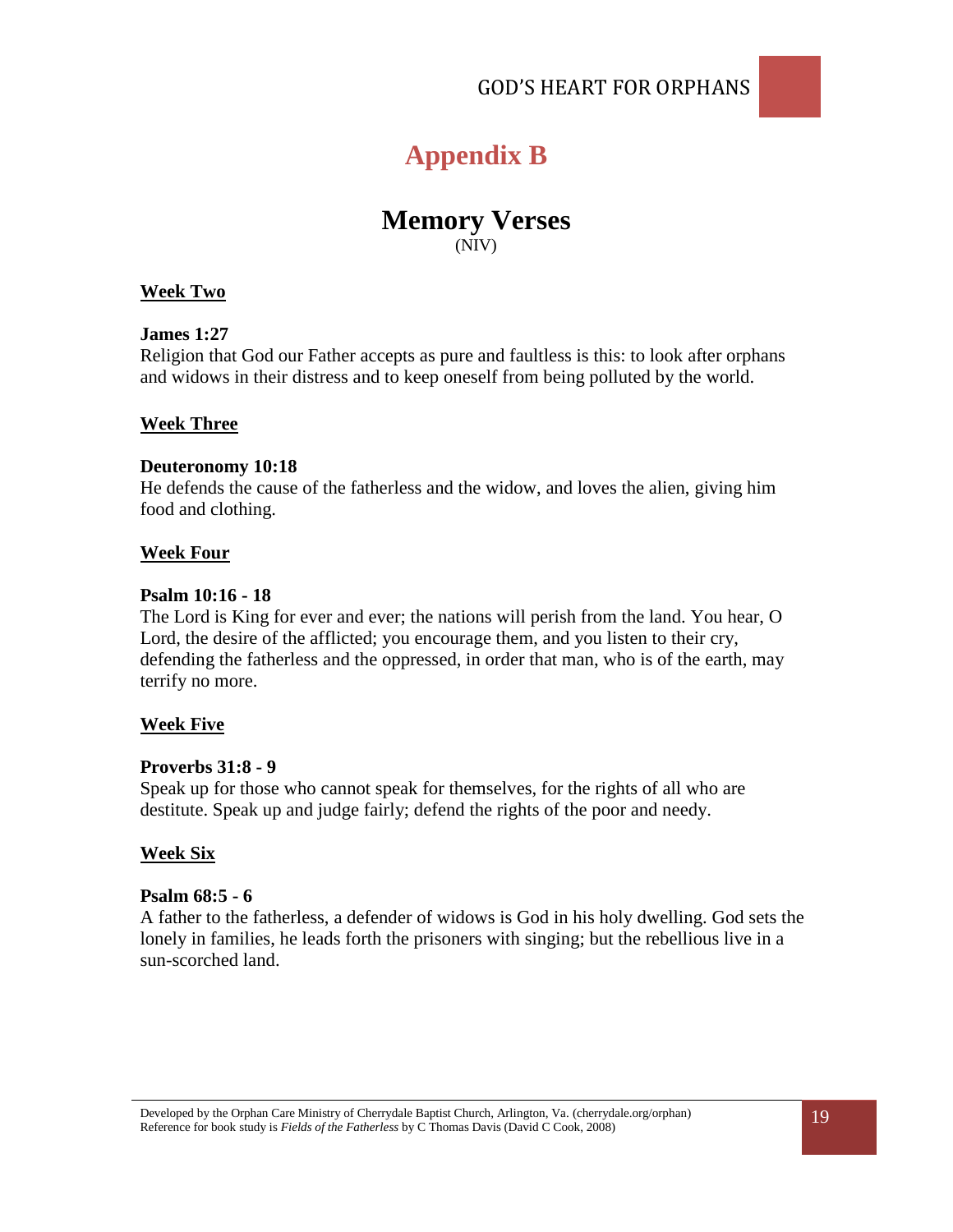# **Appendix C**

# **Case Studies**

In week 3 we discuss several basic needs of orphans. Those needs were physical, emotional, educational and spiritual. Below are modern stories of orphans. See the different needs of orphans in each of the categories (physical, emotional, educational and spiritual) and how the church met those needs.

#### Katie:

*"I was put in the foster care system when I was three. Everyone loved me when I was small. I took joy in life. Then the years started going faster and faster. I am now a big girl. Good days are always over at some point. Everyone left me, my brothers, my sisters. I am alone and life has stopped. I don't see my relatives in my dreams anymore. I don't feeling anything, I don't play the guitar anymore, and I don't do anything I used to like."*

#### Lister from Zambia:

*"Lister lost both parents as an infant. She lives with her grandparents. Her grandfather is terminally ill, thus the burden for providing for the family falls on her grandmother who grumbles and complains about keeping dependents."*

#### Dang Xiao Le (Avenel):

*"She was abandoned at the doorsteps of [the Orphan Care Center] in November of 2004 only a month after her October 17 birth. When the staff found her at the gate, Avenal had huge lump on her head and inflamed rashes from irritation. The ayis (nannies) that first saw her cried at the poor condition of the very thin, dark-skinned little girl. Later, the medical staff discovered that Avenal also had heart problems. Avenal has dextrocardia or a right-sided heart rather than the normal position on the left."*